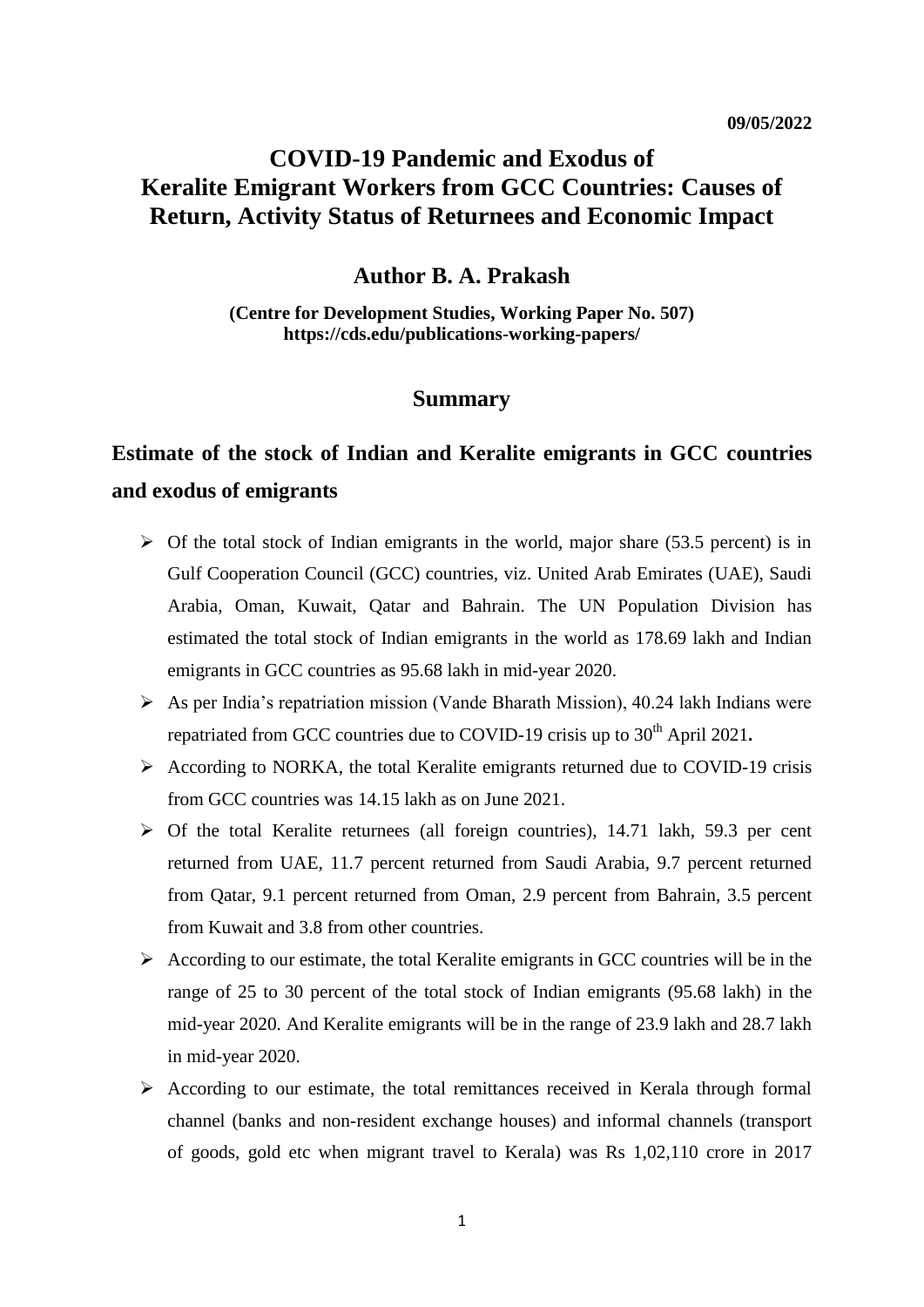(formal channel Rs 85,092 crore (RBI estimate) and informal channel Rs 17,018 crore). Informal channel remittance is assumed as 20 percent of the formal channel.

## **Finding of a survey of 404 Keralite return emigrant workers: Causes of return**

- $\triangleright$  The survey was conducted by interviewing 404 return Keralite emigrant workers belonged to six Grama Panchayats and five Municipalities in Kannur, Kozhikode, Malappuram, Pathanamthitta and Thiruvananthapuram district during July 2021 and November 2021.
- $\triangleright$  The study found that 49.5 per cent of the sample emigrant workers returned were from Saudi Arabia, 18.8 per cent returned from the UAE, 11.1 per cent from Qatar, 7.2 per cent from Oman, 6.7 percent from Bahrain and 6.2 per cent from Kuwait.
- $\triangleright$  Of the total 404 returnees, 17.1 percent returned prior to spread of COVID-19, 31.4 percent returned during the peak period of COVID-19 (March 2020 and July 2020) 29.2 percent returned (August 2020 and Dec 2020) and 22.3 percent (January 2021 and July 2021).
- $\triangleright$  The returnees have identified five major causes of return, viz. (1) closure of secondary and tertiary sector units in which they worked, (2) reduction in salary, (3) nonrenewal of work permit, (4) return to home or origin country by availing leave and (5) voluntary return.
- $\triangleright$  Closure of shops, restaurants, service units, industrial and construction activities due to spread of COVID-19 and pandemic induced disruption were major causes of return. It is reported that 32 percent of the sample return emigrants returned to Kerala due to the closure of units or business in which they worked.
- $\triangleright$  Nine percent returnees returned due to reduction in salary and non-renewal of work permit. Thus 40.6 percent were force to return due to closure of units, reduction of salary and non-renewal of work permit.
- $\triangleright$  Fifty four percent of the returnees returned by availing leave or with the permission of the employer to return to native country. But they were not able to return back due to several reasons.
- $\triangleright$  All the GCC countries have been following migrant policy to reduce the unskilled and semi-skilled foreign workers prior to COVID-19 and after. The countries have been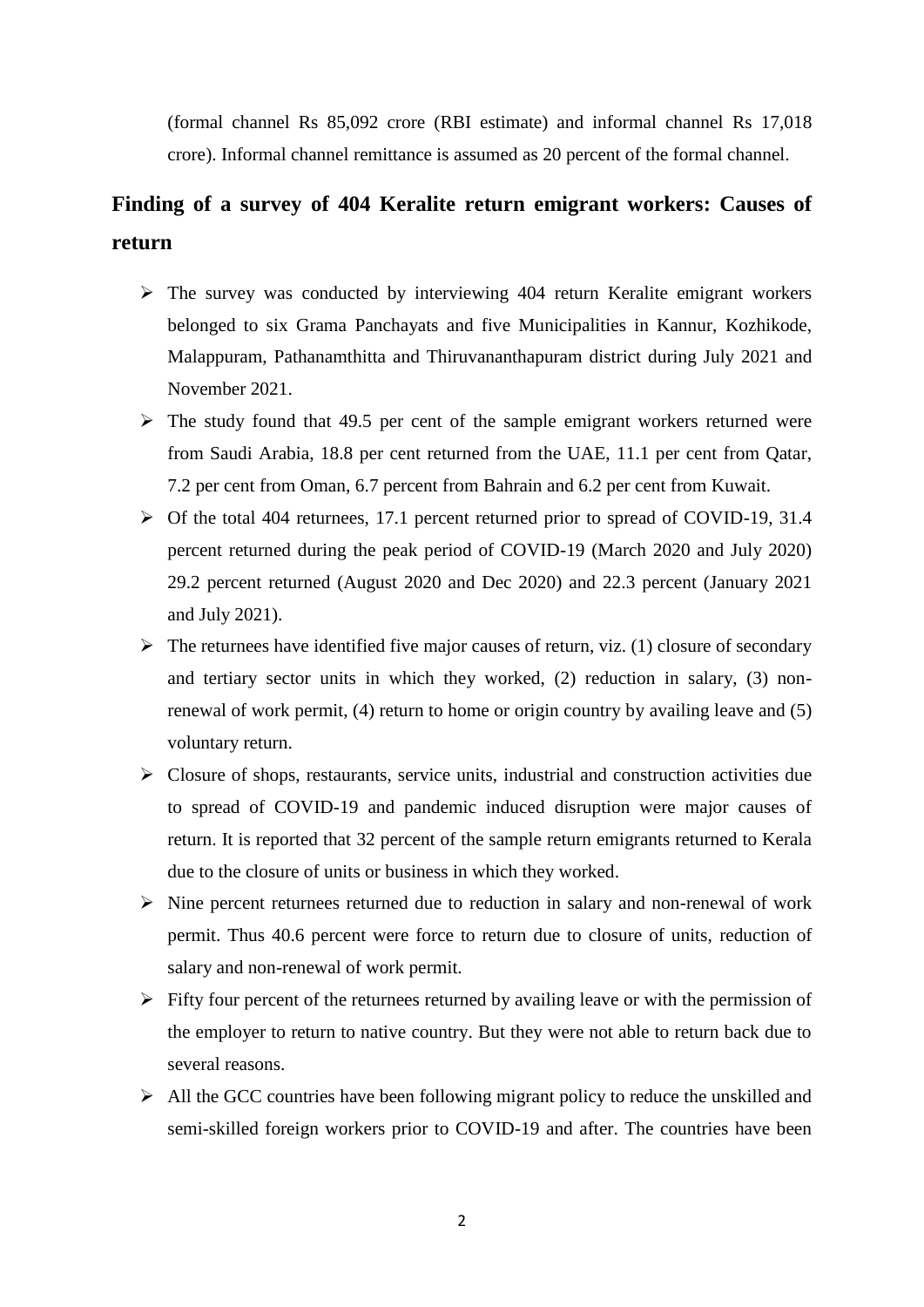following labour policies to provide maximum employment of native workers by replacing foreign workers in public and private sectors.

 $\triangleright$  Among the GCC countries Saudi Arabia has been pursuing the following antiworker policy and ruthlessly implementing it. (1) The implementation of Nitaqat or nationalisation policy since 2011 had resulted in return of a large number of Indian emigrants. (2) Currently Saudi Arabia is implementing vision 2030 aims to reduce dependence on migrant workers. (3) For the past few years Saudi Arabia has been increasing fee for resident permit, work permit, resident renewal fees etc to a very high level with the objective to discourage foreign workers.

## **Returned on leave but stranded in Kerala**

- $\triangleright$  Most of the sample returnees (54%) who returned on leave could not return due to COVID-19 disruptions.
- Of the total returnees from Saudi Arabia, 58% returned on leave but stranded in Kerala. Majority of the sample returnees from Oman, Kuwait and Qatar came on leave but not able to return.
- $\triangleright$  Most of the returnees had worked in the Gulf countries for more than ten years and they were forced to return to Kerala due to the COVID-19 pandemic. They were unsure of return to the country in which they worked.
- $\triangleright$  International travel restrictions, difference in vaccine policies, recruitment of migrant workers from other countries to replace returned Keralite emigrant workers are other reasons.

#### **Loss of remittances shattered the finances of returnee households**

- $\triangleright$  The sample returnees told us that their households have somewhat of a sound financial situation prior to the return of them. The return emigrant workers had been sending remittances on a monthly or regular basis to their households.
- $\triangleright$  They used to send an average monthly remittances ranging below Rs 5,000 and above Rs 20,000.
- $\triangleright$  Of the 404 returnees, 19 percent sent an amount ranging between Rs. 8,000 to Rs 12,000. Forty eight percent sent an amount between Rs 12,000 and 20,000 and 22 percent sent an amount above Rs 20,000 per month.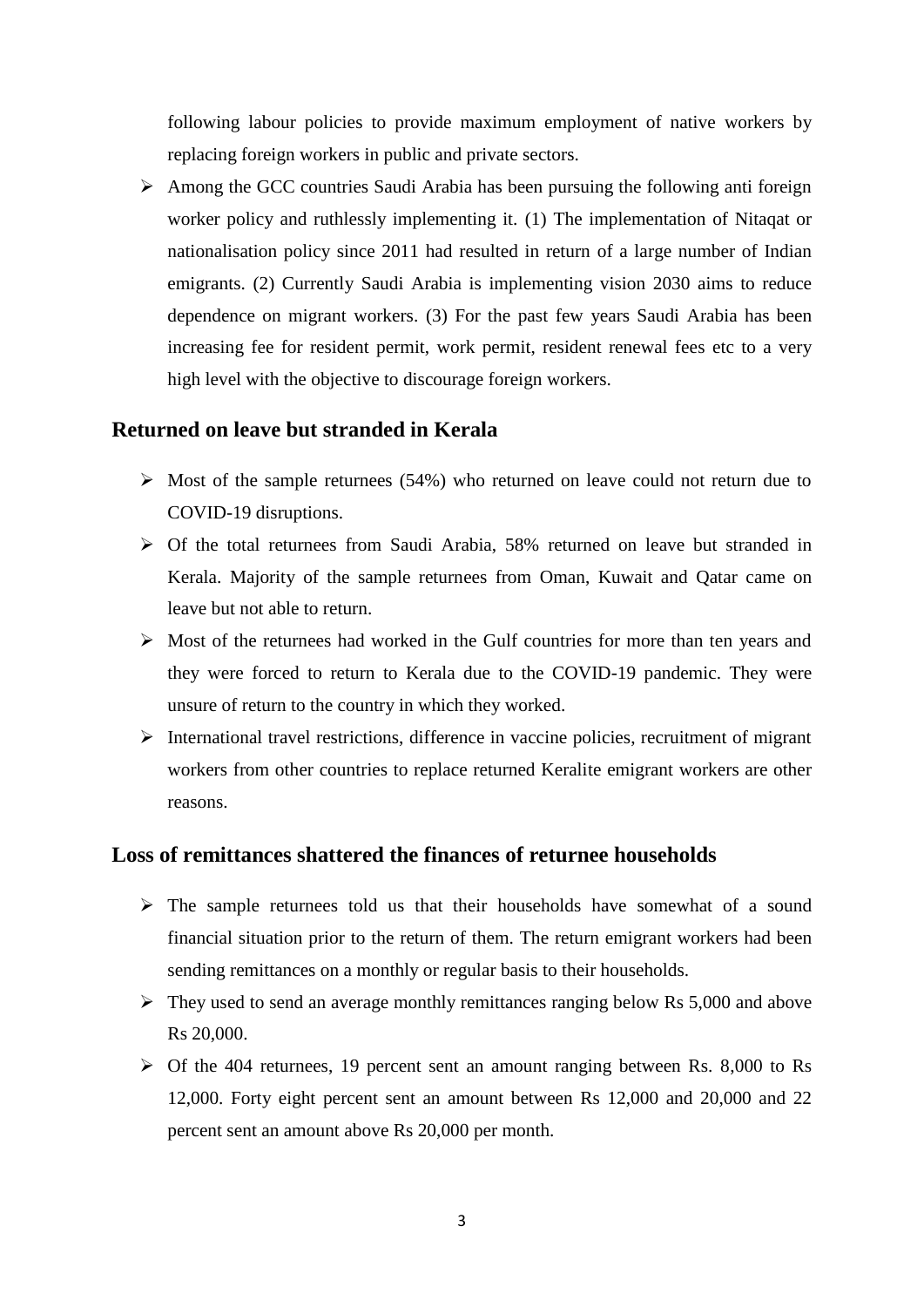- These households had received an annual amount ranging between Rs 1.47 lakh and Rs 2.32 lakh per household.
- $\triangleright$  Due to the return of emigrant workers, the flow of regular remittances had stopped in 404 households. This is a great loss for the households who mainly relied on the remittances for meeting their household expenditure. This loss of remittances have shattered the finances of all the sample returnee households.

## **Employment status after return**

- $\triangleright$  Of the 404 returnees, 286 persons (71 percent) remained unemployed without any employment or income. This has resulted in increase in unemployment rate in the local labour market.
- $\triangleright$  Among the returnees in Kannur, Malappuram and Pathanamthitta districts, more than 75 percent remain unemployed.
- $\triangleright$  Of the 404 returnees, 116 persons have employment as casual labours or selfemployment. 90 persons are working as casual labours and get a few days of work in a month (6 to 10 days). Another 26 persons are self-employed (small trade, business or autorikshaw).
- $\triangleright$  From these occupations they get a megre income compared to the wage they received prior to the return.

## **Poverty and debt of the returnee households**

- $\triangleright$  Of the sample return households, 21 percent belonged to BPL households (priority ration cards). Some returnees, after return have changed their ration cards to BPL.
- $\triangleright$  The main source of income of the majority of sample returnee households was remittances. Due to return, the remittances stopped.
- $\triangleright$  It is likely that majority of the sample returnee households will became BPL households, if the returnee emigrants won't get a chance to return.
- $\triangleright$  It is reported that out of 404 returnee households, 398 have borrowed money and have debt (98 percent).
- $\triangleright$  The major purpose of borrowing was construction of house, purchase of vehicles and land, medical treatment, education of children etc. The debt ranged between Rs 2 lakh to 14 lakh per household.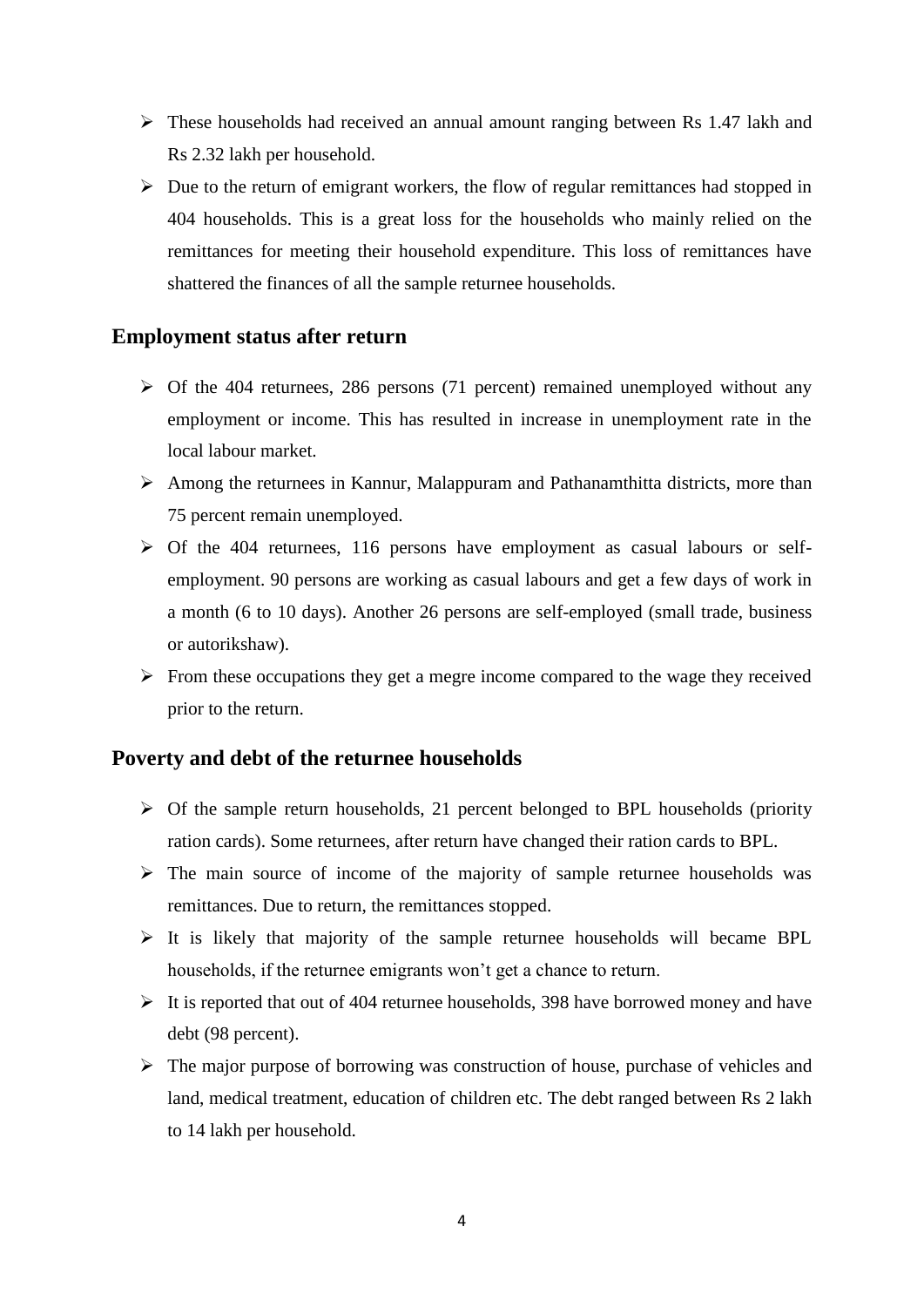$\triangleright$  Due to return and loss of receipt of remittances, majority of the households may find it difficult to repay the loans.

#### **Bleak Labour Market**

- $\triangleright$  A major finding of the survey is on the views of the return emigrants about the labour market situation prevailing in Kerala. The returnees firmly believe that the labour market situation and prospects of regular and remunerative jobs are bleak in Kerala.
- $\triangleright$  The returnees, who had regular jobs and earning monthly wages in GCC countries prior to return, are frustrated in the new labour situation in Kerala. They believe that remigration is a better option than finding a job in their locality.
- $\triangleright$  Regarding our question on the issue, 88 percent of the sample returnees told us that remigration is a better option than finding a job in Kerala.
- $\triangleright$  They have a strong preference for the remigration because they feel that through emigration, they can get a regular job, assured monthly income, assured monthly savings, and assured monthly or periodical remittance to their family and economic stability of their families.

## **Estimate about return emigrants who remained in Kerala**

- According to our assessment of the total emigrant workers return to Kerala due to COVID-19 induced crisis (14.71 lakh), around 77 percent has already returned and around 23 percent remain in Kerala at the time of the survey.
- The share of returnees from Saudi Arabia who remain in Kerala is around 80 percent.
- $\triangleright$  The percentage of return emigrants who remain in Kerala from other GCC countries are as follows. UAE 10 percent, Qatar 40 percent, Bahrain 30 percent, Kuwait 20 percent and Oman 20 percent.
- $\triangleright$  We estimate that, of the total 14.71 lakh Keralites who returned to Kerala due to COVID-19 induced crisis, the returnees who remain in Kerala will be around 3.32 lakh.

## **Policy Suggestions**

The policy focus should aim to give credit support to returnees to remigrate, give relief and support to the distressed households and provide assistance to find gainful employment.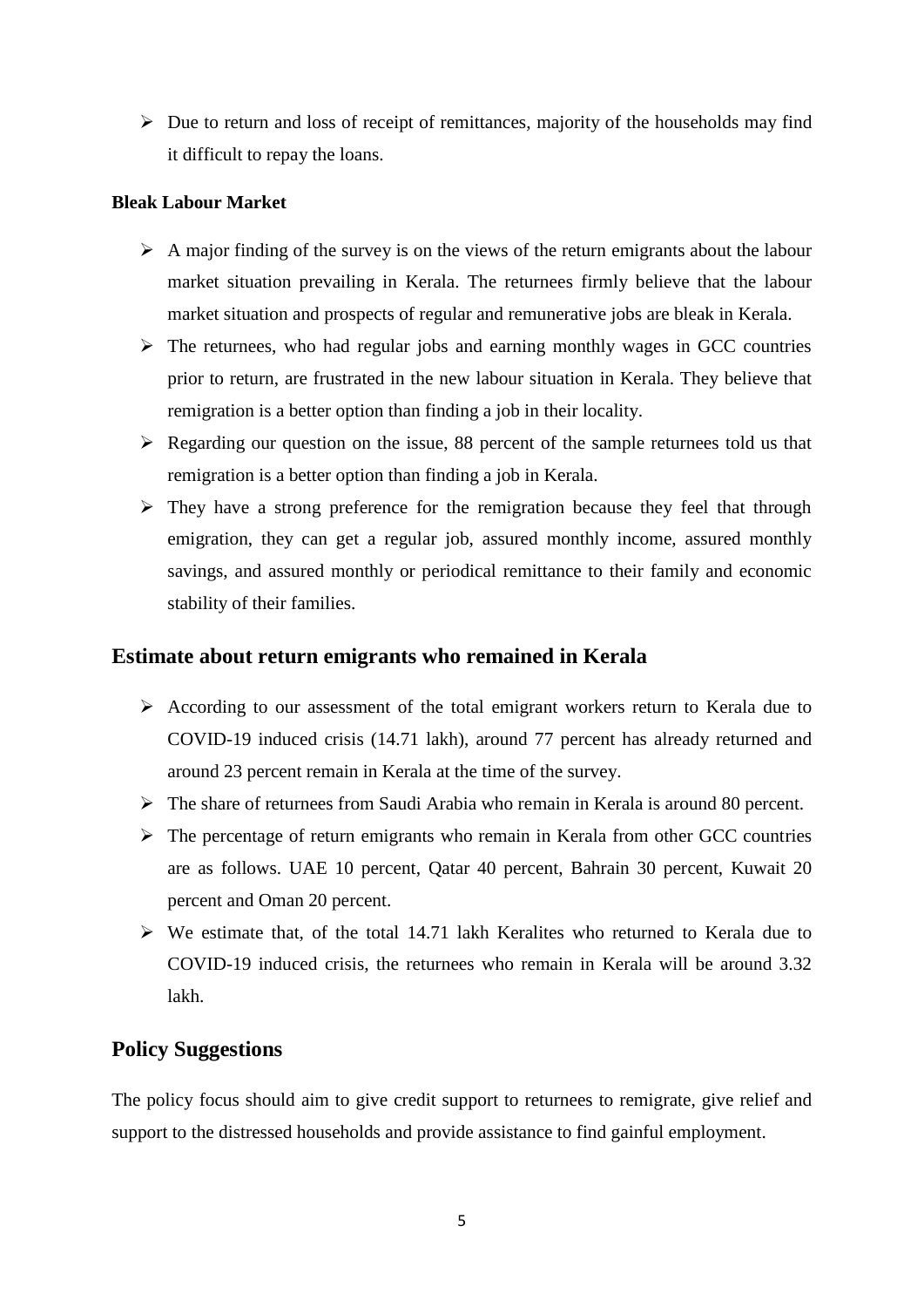- **1) Bank loans for remigration.** Provide loans up to Rs two lakhs through banks and other financial institutions for those who wish to remigrate. Government may give an interest subsidy for the loan for one year.
- **2) Provide credit support to the returnees** to find self-employment, start small business, engage in remunerative activities in agriculture, livestock or purchase motor vehicles or capital items to make an earning. An interest free loan up to Rs 5 lakh may be given through banks and other financial institutions. Interest subsidy may be given for one year.
- **3) NORKA loan scheme to be continued.** The current loan scheme meant for providing assistance of NORKA may be continued for those who avail a loan of more than Rs 5 lakh.
- **4) Change APL ration card to BPL.** In the case of returnee households who have APL ration card and who face acute distress and satisfy the norms of BPL ration cards can be given BPL ration cards. They may also be given other assistance eligible for BPL households.
- **5) Three districts with large number of returnees.** Of the total returnees, 41 percent belonged to the three districts viz. Malappuram, Kozhikode and Kannur. In giving the benefits mentioned above, priority should be given to the returnees belonging to the above three districts.
- **6) Anti-recession package for 3 districts.** As the three districts are worst affected due to the return from the Gulf, the government may implement an anti-recession package to revive the district economies.
- **7) Pension to return emigrants who are suffering from chronic diseases.** An emigrant worker who worked in the foreign country for three years and was forced to return to the native country due to major accident involving physical disability or due to chronic diseases like cancer, stroke, heart attack, kidney failure etc. may be given a monthly pension of Rs 1,500 till his death.
- **8) Promotion of investment of emigrants and return emigrants.** (a) Encourage industrial investment in small scale industry by giving units in the industrial parks to emigrants. (b) Industries Department should help the prospective investors by providing viable project proposals and other assistance for starting the units and (c) Single window clearance for starting industrial units.
- **9) Employment policy of state.** According to this survey the basic objective of the Keralite emigrant workers who migrate to Gulf, is to find a regular job, assured